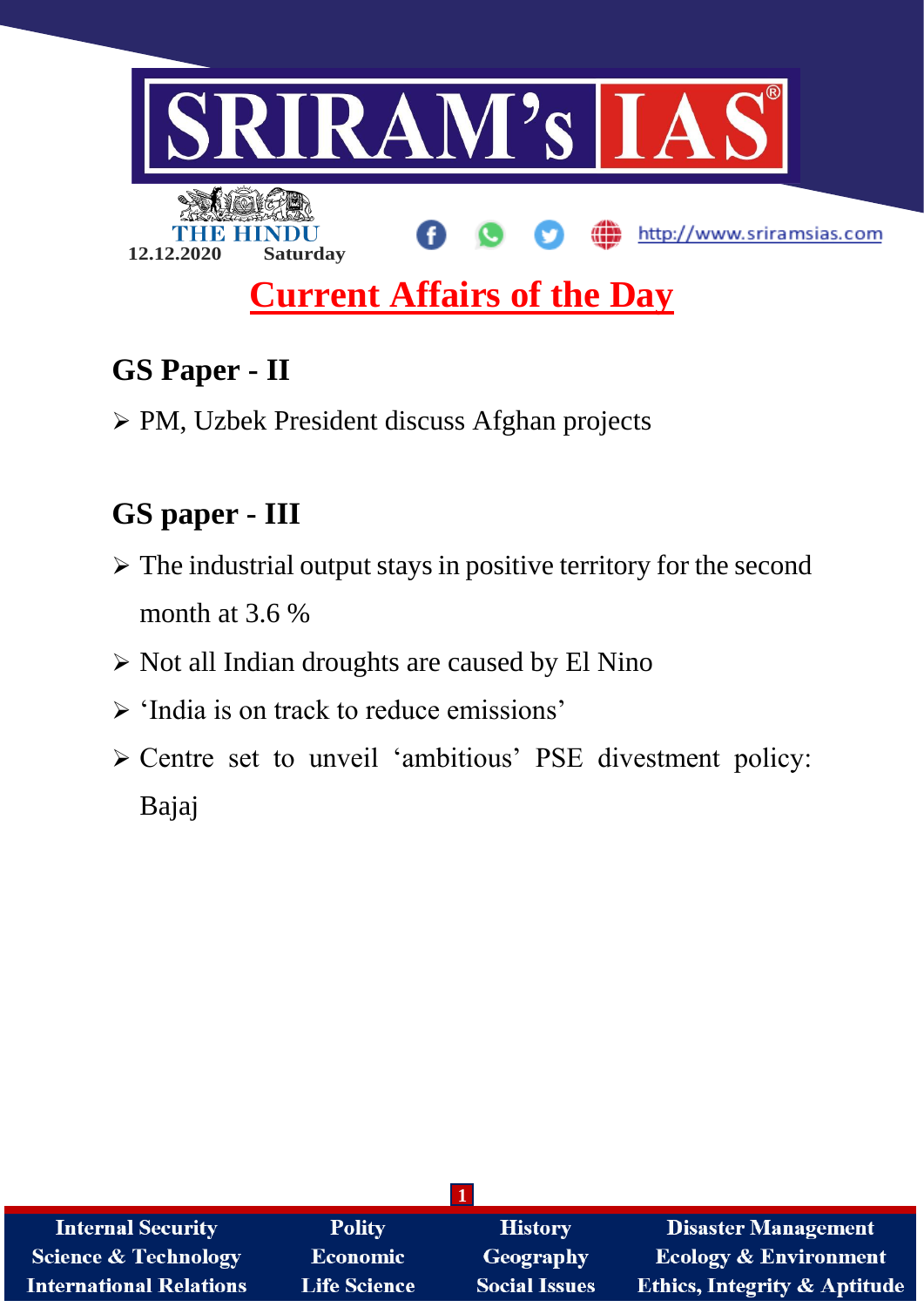

THE HINDU

**12.12.2020 Saturday**

## **PM, Uzbek President discuss Afghan projects**

India and Uzbekistan plan to cooperate on connectivity projects in Afghanistan and will participate in a trilateral dialogue with Iran.

### **Highlights:**

- 1. Both addressed the need to fight terrorism and shared the "same vision" on the future of the Afghanistan peace process, officials said.
- 2. The Countries shared



http://www.sriramsias.com

the same vision of a united, [sovereign] the democratic Islamic Republic of Afghanistan, that it should be an Afghan-led, owned and controlled peace process.

### **The industrial output stays in positive territory for the second month at 3.6 %**

India's industrial output grew at the fastest pace in eight months in October 2020 at 3.6% as per quick estimates from the National Statistical Office (NSO).

### **Highlights:**

- 1. This was the second month in a row that industrial output recorded positive growth, but economists were cautious about calling it a 'turnaround' as October's numbers were bolstered by pent-up and festive demand and helped by a low base as the index of industrial production had shrunk 6.6% in October 2019.
- 2. While two consecutive months of positive IIP growth is a good sign, one must wait for a few more months to believe that the economy is firmly in recovery mode.

| <b>Internal Security</b>        | <b>Polity</b>       | <b>History</b>       | <b>Disaster Management</b>              |
|---------------------------------|---------------------|----------------------|-----------------------------------------|
| <b>Science &amp; Technology</b> | <b>Economic</b>     | Geography            | <b>Ecology &amp; Environment</b>        |
| <b>International Relations</b>  | <b>Life Science</b> | <b>Social Issues</b> | <b>Ethics, Integrity &amp; Aptitude</b> |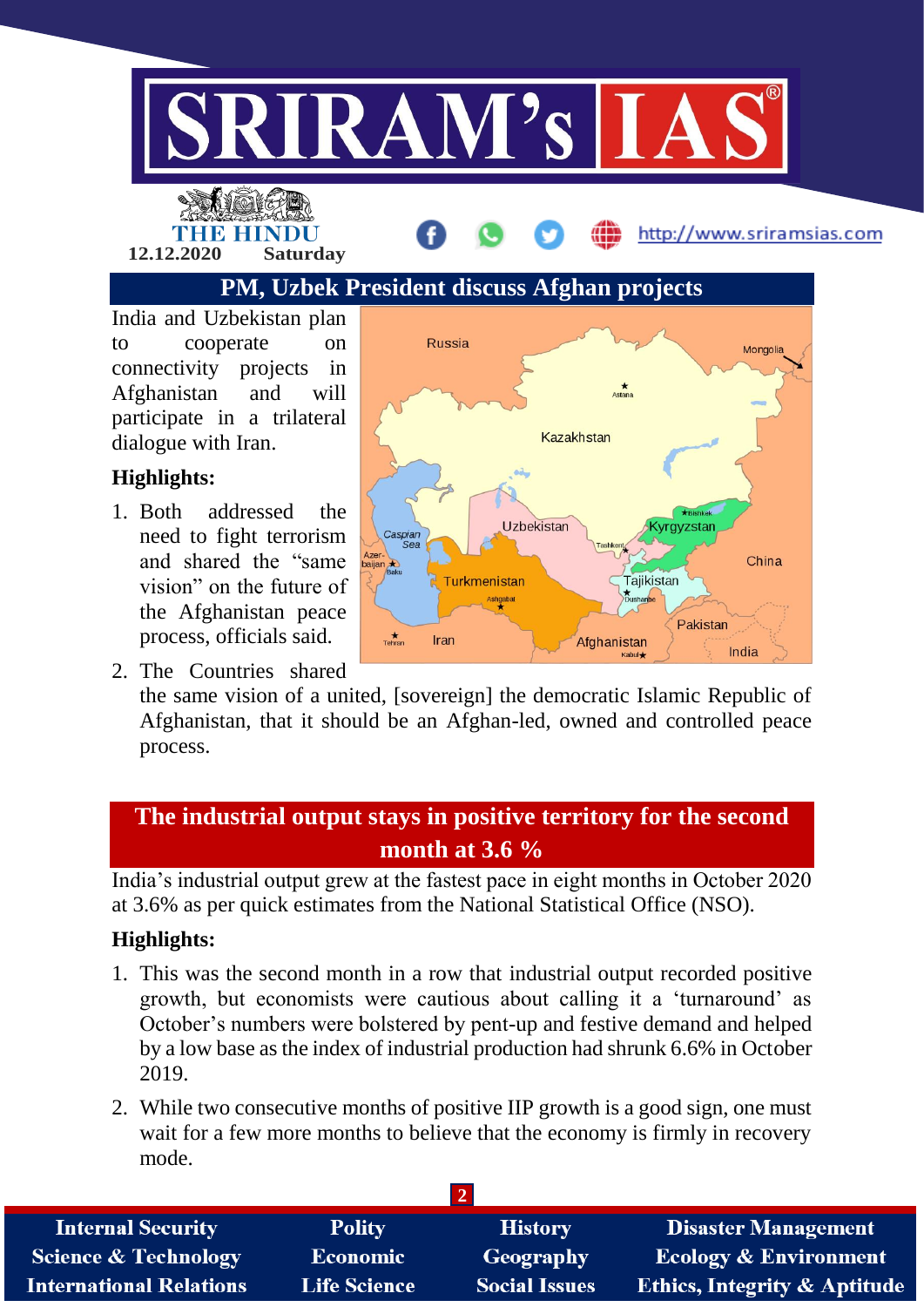

warming of the equatorial Pacific, but scientists from IISc Bengaluru suggest other culprits too.

#### **Highlights:**

- 1. The study that appears in journal Science says that nearly six out of 10 droughts, in non-El Nino years, that occurred during the Indian summermonsoon season in the past century may have been driven by atmospheric disturbances from the North Atlantic region.
- 2. In an El Niño year, abnormally warm equatorial Pacific waters pull moistureladen clouds away from the subcontinent, but the IISc study shows that in non-El Nino years, these droughts are a consequence of a sudden and steep drop in rainfall in late August.
- 3. Thus beyond looking at the Pacific Ocean it is important to consider other influences on the Indian monsoon from outside the tropics.
- 4. The sheer size of the Pacific means that it influences global climate much more than the Atlantic or other oceans. Therefore, the latter links aren't easily discoverable. But this study shows that we do need to look at such links closely.

#### **Rossby wave and Indian Monsoon**

It seems, the researchers note, that winds in the upper atmosphere are interacting with a deep cyclonic circulation above the abnormally cold North Atlantic waters. The resulting wave of air currents, called a Rossby wave, curved down from the North Atlantic squeezed in by the Tibetan plateau and hit the subcontinent around mid-August, suppressing rainfall and throwing off the monsoon.

#### **Background:**

Rossby waves are formed when polar air moves toward the Equator while tropical air is moving poleward. Because of the temperature difference between the Equator and the poles due to differences in the amounts of solar radiation received, heat tends to flow from low to high latitudes; this is accomplished, in part, by these air movements. Rossby waves are a dominant component of the Ferrel circulation. The tropical air carries heat poleward, and the polar air absorbs heat as it moves toward the Equator. The existence of these waves explains the

| <b>Internal Security</b>        | <b>Polity</b>       | <b>History</b>       | <b>Disaster Management</b>              |
|---------------------------------|---------------------|----------------------|-----------------------------------------|
| <b>Science &amp; Technology</b> | <b>Economic</b>     | Geography            | <b>Ecology &amp; Environment</b>        |
| <b>International Relations</b>  | <b>Life Science</b> | <b>Social Issues</b> | <b>Ethics, Integrity &amp; Aptitude</b> |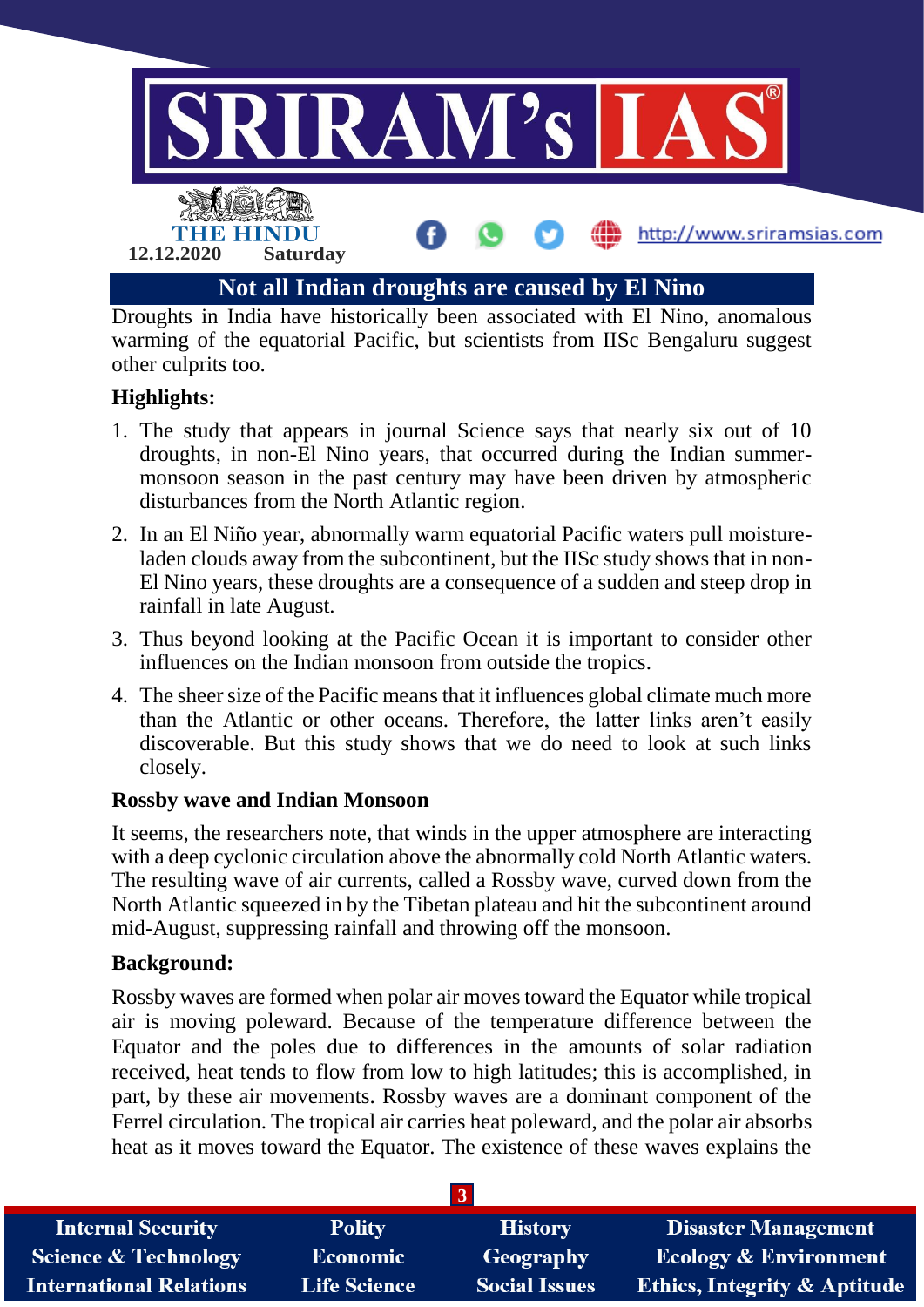

low-pressure cells (cyclones) and high-pressure cells (anticyclones) that are important in producing the weather of the middle and higher latitudes.



#### **'India is on track to reduce emissions'**

The Environment Minister said that India was the only major G20 country that was on track towards keeping to its nationally determined commitments to halt runaway global warming.

#### **Highlights:**

- 1. India has already achieved 21% of our emissions intensity target, the share of renewables in our energy mix is 37.9% and our tree cover has increased by 15,000 sq. km. in six years.
- 2. Several assessments by independent agencies have said that we are the only major G20 country compatible with a less than 2°C world.

#### **Background:**

In 2015, ahead of the United Nations' significant climate conference in Paris, India announced three major voluntary commitments called the Nationally

| <b>Internal Security</b>        | <b>Polity</b>       | <b>History</b>       | <b>Disaster Management</b>              |
|---------------------------------|---------------------|----------------------|-----------------------------------------|
| <b>Science &amp; Technology</b> | <b>Economic</b>     | Geography            | <b>Ecology &amp; Environment</b>        |
| <b>International Relations</b>  | <b>Life Science</b> | <b>Social Issues</b> | <b>Ethics, Integrity &amp; Aptitude</b> |